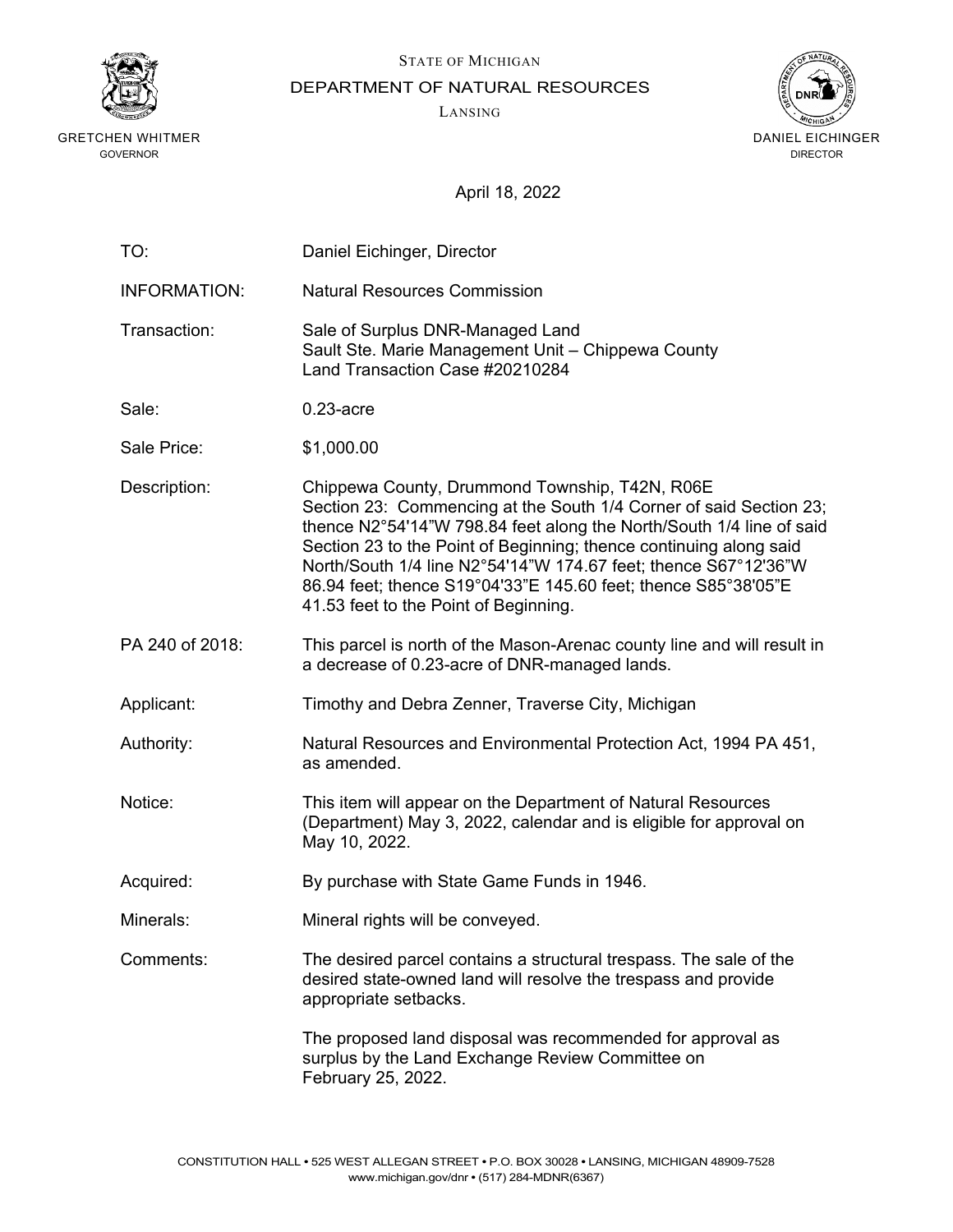Land Transaction Case #20210284, Sault Ste. Marie Management Unit – Chippewa County Page 2 of 3 April 18, 2022

> Proceeds will be deposited into the Land Exchange Facilitation Fund (LEFF) - State Game Sub-Fund. The LEFF allows the Department to sell rights in land and deposit the proceeds in a fund which can then be used to acquire replacement property.

- Recommendations: 1. That the land be sold to the applicant for \$1,000.00.
	- 2. That the proceeds of the sale be deposited in the LEFF State Game Sub-Fund.
	- 3. That the state retain aboriginal antiquities.

James L. Dexter, Chief Fisheries Division

malel Albor

Ronald A. Olson, Chief Parks and Recreation Division

ran

Shannon Lott Natural Resources Deputy

I approve the staff recommendations.

Jeff Stampfly, Chief Forest Resources Division

requests

Jared Duquette, Chief Wildlife Division

Mark H. Hoffman Chief Administrative Officer

Daniel Eichinger **Director**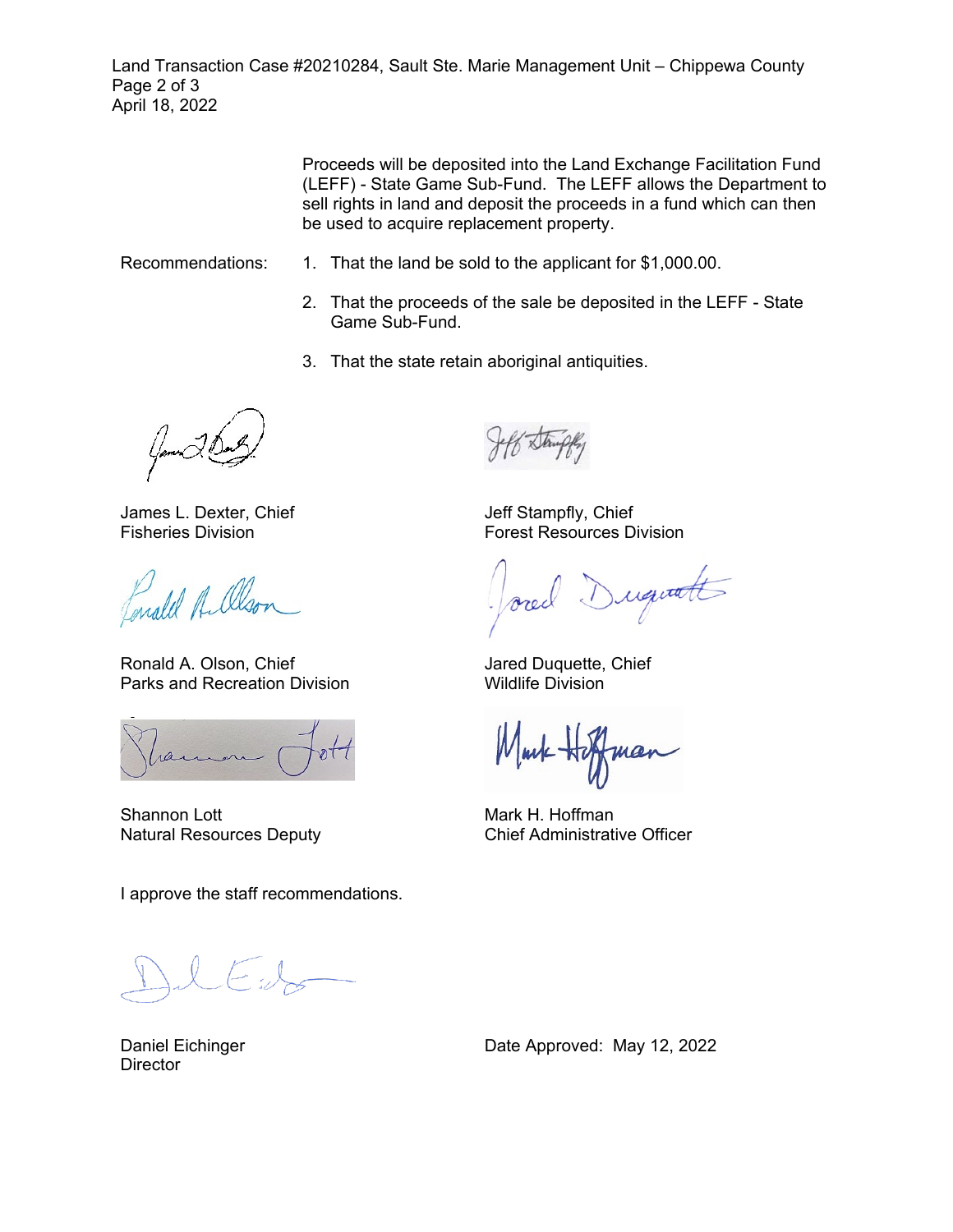Land Transaction Case #20210284, Sault Ste. Marie Management Unit – Chippewa County Page 3 of 3 April 18, 2022



Section 23, T42N-R06E, Drummond Township

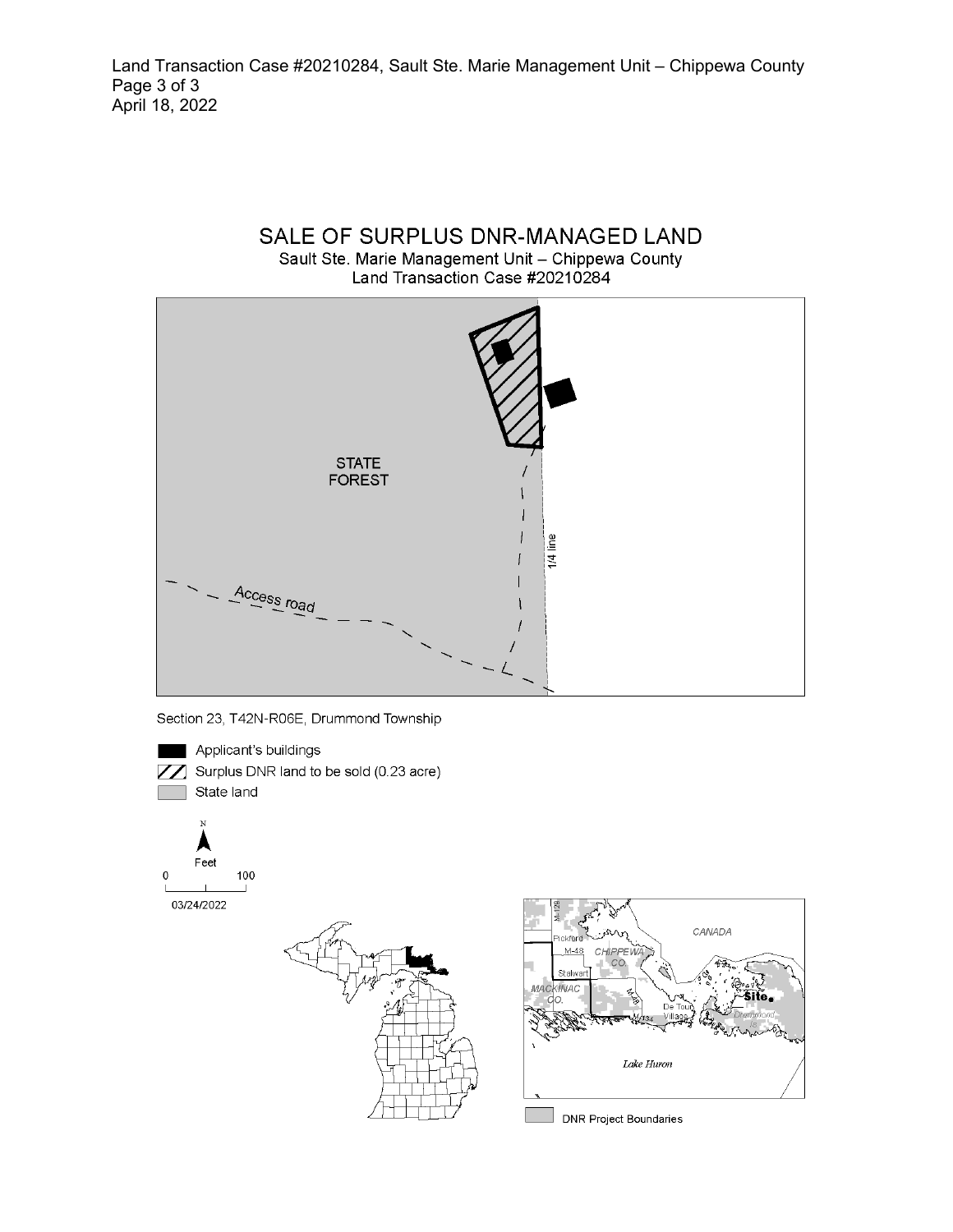

STATE OF MICHIGAN

DEPARTMENT OF NATURAL RESOURCES

LANSING



April 18, 2022

| TO:                 | Daniel Eichinger, Director                                                                                                                                                                                                                                                                                                                                                                                         |
|---------------------|--------------------------------------------------------------------------------------------------------------------------------------------------------------------------------------------------------------------------------------------------------------------------------------------------------------------------------------------------------------------------------------------------------------------|
| <b>INFORMATION:</b> | <b>Natural Resources Commission</b>                                                                                                                                                                                                                                                                                                                                                                                |
| Transaction:        | Conveyance of DNR-Managed Land for Public Use<br>Gaylord Management Unit - Antrim County<br><b>Bellaire Equipment Station</b><br>Land Transaction Case #20220010                                                                                                                                                                                                                                                   |
| Sale:               | 20 acres                                                                                                                                                                                                                                                                                                                                                                                                           |
| Sale Price:         | Land to be conveyed without monetary compensation, subject to the<br>condition that if the land is subsequently sold the proceeds from the<br>sale be accounted for to the state, county, township, and school district<br>in which the land is situated pro rata.                                                                                                                                                 |
| Description:        | Antrim County, Kearney Township, T30N, R07W<br>Section 19: The E 1/2 of the NE 1/4 of the SW 1/4                                                                                                                                                                                                                                                                                                                   |
| PA 240 of 2018:     | This parcel is north of the Mason-Arenac county line and will result in a<br>decrease of 20 acres in DNR-managed lands.                                                                                                                                                                                                                                                                                            |
| Applicant:          | Antrim County, Bellaire, Michigan                                                                                                                                                                                                                                                                                                                                                                                  |
| Authority:          | Parts 21 and 527 of the Natural Resources and Environmental<br>Protection Act, 1994 PA 451, as amended.                                                                                                                                                                                                                                                                                                            |
| Notice:             | This item will appear on the Department of Natural Resources<br>(Department) May 3, 2022, calendar and is eligible for approval on<br>May 10, 2022.                                                                                                                                                                                                                                                                |
| Acquired:           | By tax reversion in 1931.                                                                                                                                                                                                                                                                                                                                                                                          |
| Minerals:           | To be retained.                                                                                                                                                                                                                                                                                                                                                                                                    |
| Comments:           | This property was reviewed in Group 2 State Land Review and was<br>recommended for disposal.                                                                                                                                                                                                                                                                                                                       |
|                     | The parcel abuts the Antrim County Airport and is almost completely<br>under water. In addition, there are potential trespass issues and title<br>clouds with private owners to the south that interfere with selling this<br>property at auction. Antrim County would prefer the parcel remain<br>under government ownership to dissuade future possible issues and<br>protect land uses adjacent to the airport. |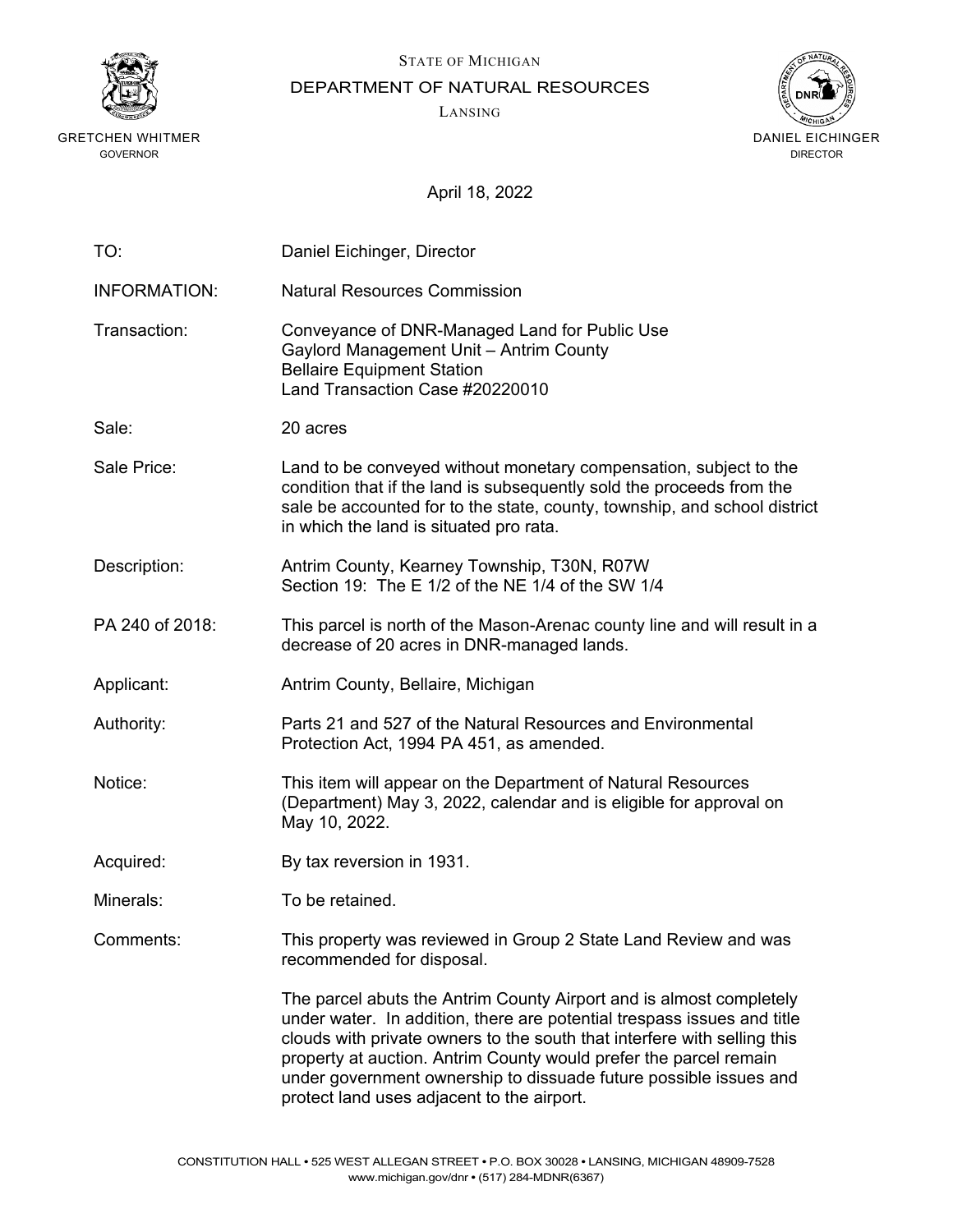Land Transaction Case #20220010, Gaylord Management Unit – Antrim County Page 2 of 3 April 18, 2022

> The Department's Land Exchange Review Committee recommended approval of this proposed transaction on February 25, 2022.

- Recommendations: 1. That the land be conveyed to the applicant without monetary compensation.
	- 2. That the state retain mineral rights and aboriginal antiquities.

James L. Dexter, Chief Fisheries Division

Forald A. Olson

Ronald A. Olson, Chief Parks and Recreation Division

ran

Shannon Lott Natural Resources Deputy

I approve the staff recommendations.

Daniel Eichinger **Director** 

Jeff Stampfly, Chief Forest Resources Division

Duquatt

Jared Duquette, Chief Wildlife Division

nos

Mark H. Hoffman Chief Administrative Officer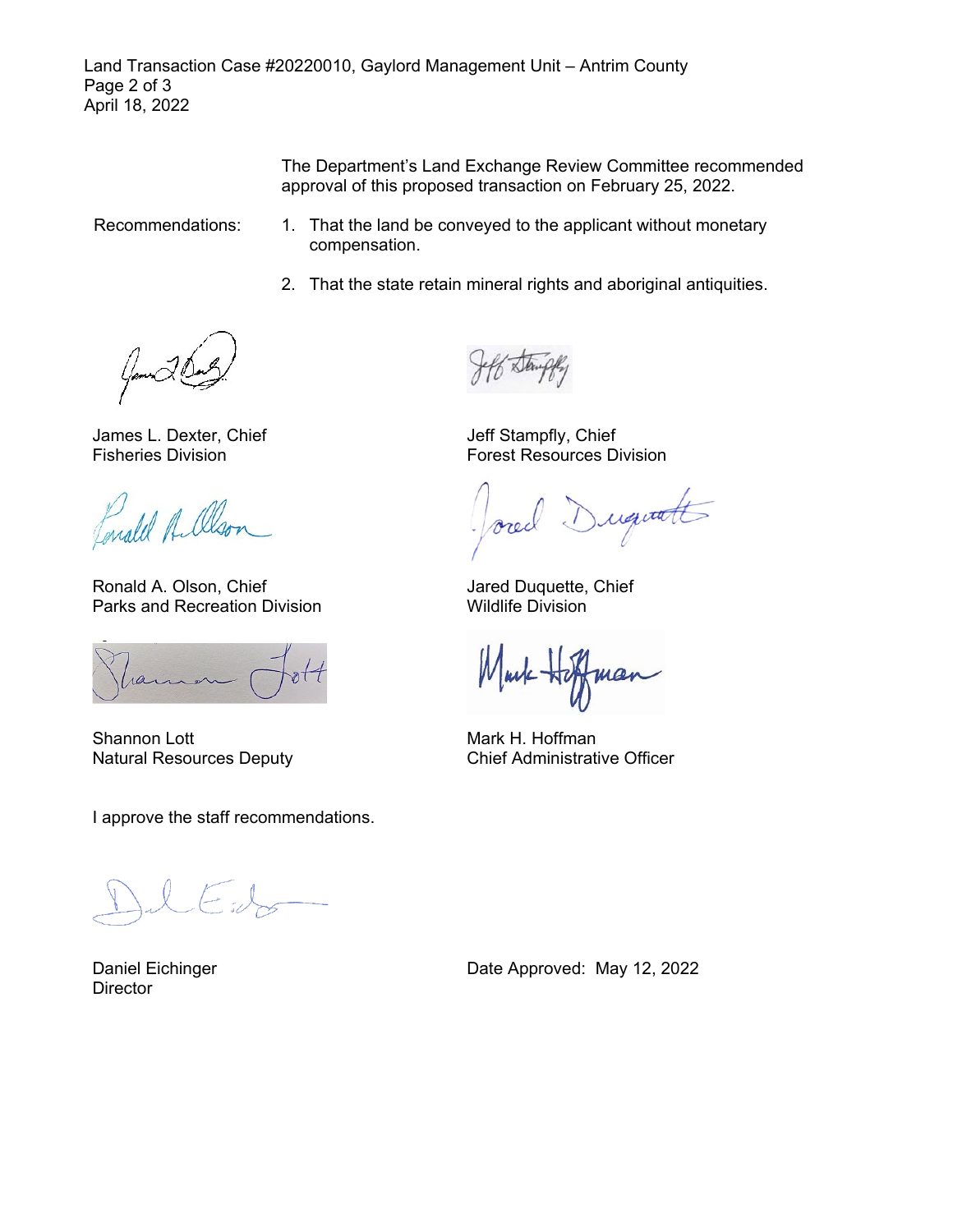CONVEYANCE OF DNR-MANAGED LAND FOR PUBLIC USE Gaylord Management Unit - Antrim County Land Transaction Case #20220010





 $\nabla$  DNR land to be conveyed (20 acres) State land





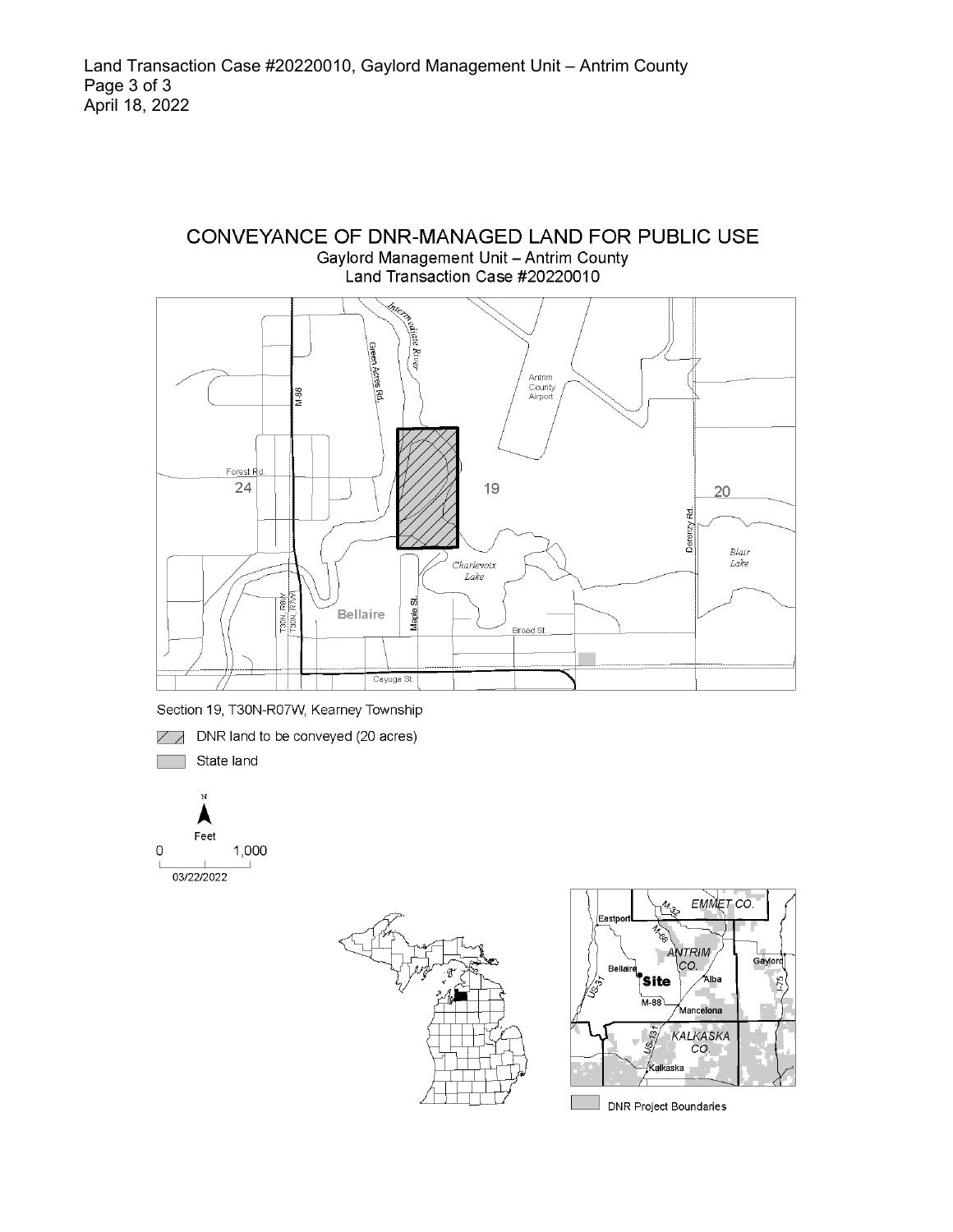

STATE OF MICHIGAN

DEPARTMENT OF NATURAL RESOURCES

LANSING



April 18, 2022

| TO:                 | Daniel Eichinger, Director                                                                                                                                                           |
|---------------------|--------------------------------------------------------------------------------------------------------------------------------------------------------------------------------------|
| <b>INFORMATION:</b> | Natural Resources Commission                                                                                                                                                         |
| Transaction:        | <b>Wildlife Land Exchange</b><br>Southeastern Lower Peninsula Region - Saginaw County<br>The Crow Island Exchange<br>Land Transaction Case #20190015                                 |
| Applicant:          | Saginaw County Parks and Recreation Commission, Saginaw, Michigan                                                                                                                    |
| PA 240 of 2018:     | PILT Estimate: \$480.00<br>The parcels involved in this exchange are south of the Mason-Arenac<br>county line and will result in an increase of 24.41 acres of DNR-managed<br>lands. |

## **Private Land Offered in Exchange:**

Acreage: 29.33 acres, and a 1.53-acre flowage easement Location: Saginaw County, Zilwaukee Township, T13N, R05E Section 28: Part of the NW 1/4, as more accurately described in the case file; and Section 29: A parcel of land in part of the NE 1/4 and Government Lot 1, as more accurately described in the case file. The flowage easement that will allow for periodic flooding is in part of the SW 1/4 and Government Lot 1, also more fully described in the case file. Value: \$49,000.00

## **State Land Desired in Exchange:**

| Acreage: | 4.92 acres |
|----------|------------|
|----------|------------|

Location: Saginaw County, Zilwaukee Township, T13N, R05E Section 29: A parcel of land in part of the SW 1/4 and part of Government Lot 3, as more accurately described in the case file.

Value: \$25,000.00

Authority: Natural Resources and Environmental Protection Act, 1994 PA 451, as amended.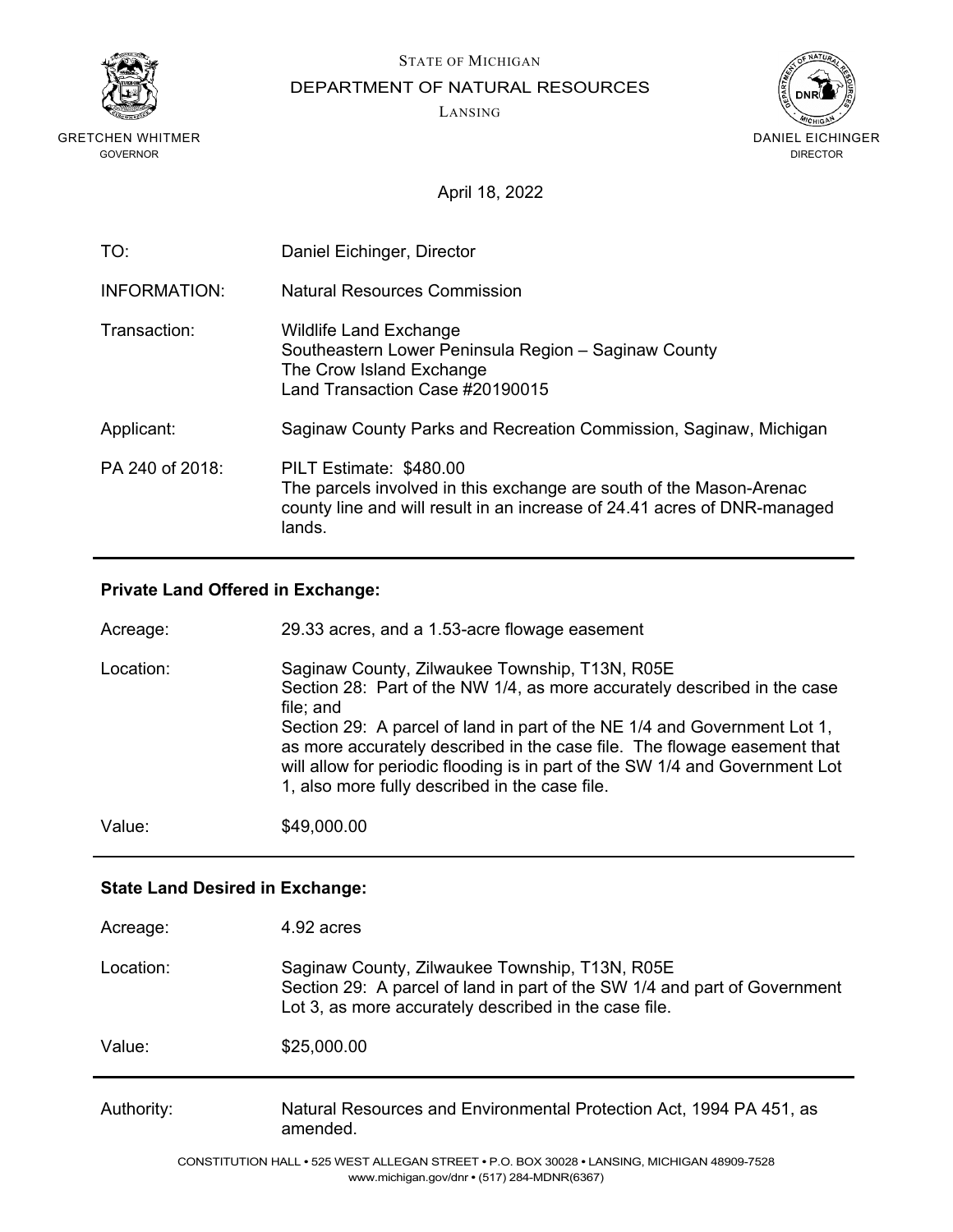Land Transaction Case #20190015, Southeastern Lower Peninsula Region – Saginaw County The Crow Island Exchange Page 2 of 4 April 18, 2022

| Notice:          | This item will appear on the Department of Natural Resources<br>(Department) May 3, 2022, calendar and is eligible for approval on<br>May 10, 2022.                                                                                                                                                                                                        |
|------------------|------------------------------------------------------------------------------------------------------------------------------------------------------------------------------------------------------------------------------------------------------------------------------------------------------------------------------------------------------------|
| Comments:        | The desired state-owned land is an irregularly shaped area immediately<br>adjacent to Kochville Road to the south and Melbourne Road to the east.<br>The land has marginal wildlife habitat and recreational use. The applicant<br>desires the land for construction of a trailhead and parking.                                                           |
|                  | The parcel offered by the applicant consists of swamp land between the<br>former D&M Railroad right-of-way and Melbourne Road within the<br>dedicated boundary of Crow Island State Game Area. The offered land<br>will further consolidate state ownership at the game area, and provide<br>wildlife habitat and public outdoor recreation opportunities. |
|                  | Both parties will convey mineral rights.                                                                                                                                                                                                                                                                                                                   |
|                  | The desired lands were purchased in 1988 with Michigan Land Trust<br>funds, and in 1973 with Recreation Bond and Land and Water<br>Conservation Act funds.                                                                                                                                                                                                 |
|                  | The proposed land exchange was recommended for approval by the Land<br>Exchange Review Committee on February 20, 2020.                                                                                                                                                                                                                                     |
| Recommendations: | 1. That the exchange be approved, and the state retain aboriginal<br>antiquities on the desired land.                                                                                                                                                                                                                                                      |
|                  | 2. That the offered land be dedicated as part of the Crow Island State<br>Game Area and managed by the Wildlife Division.                                                                                                                                                                                                                                  |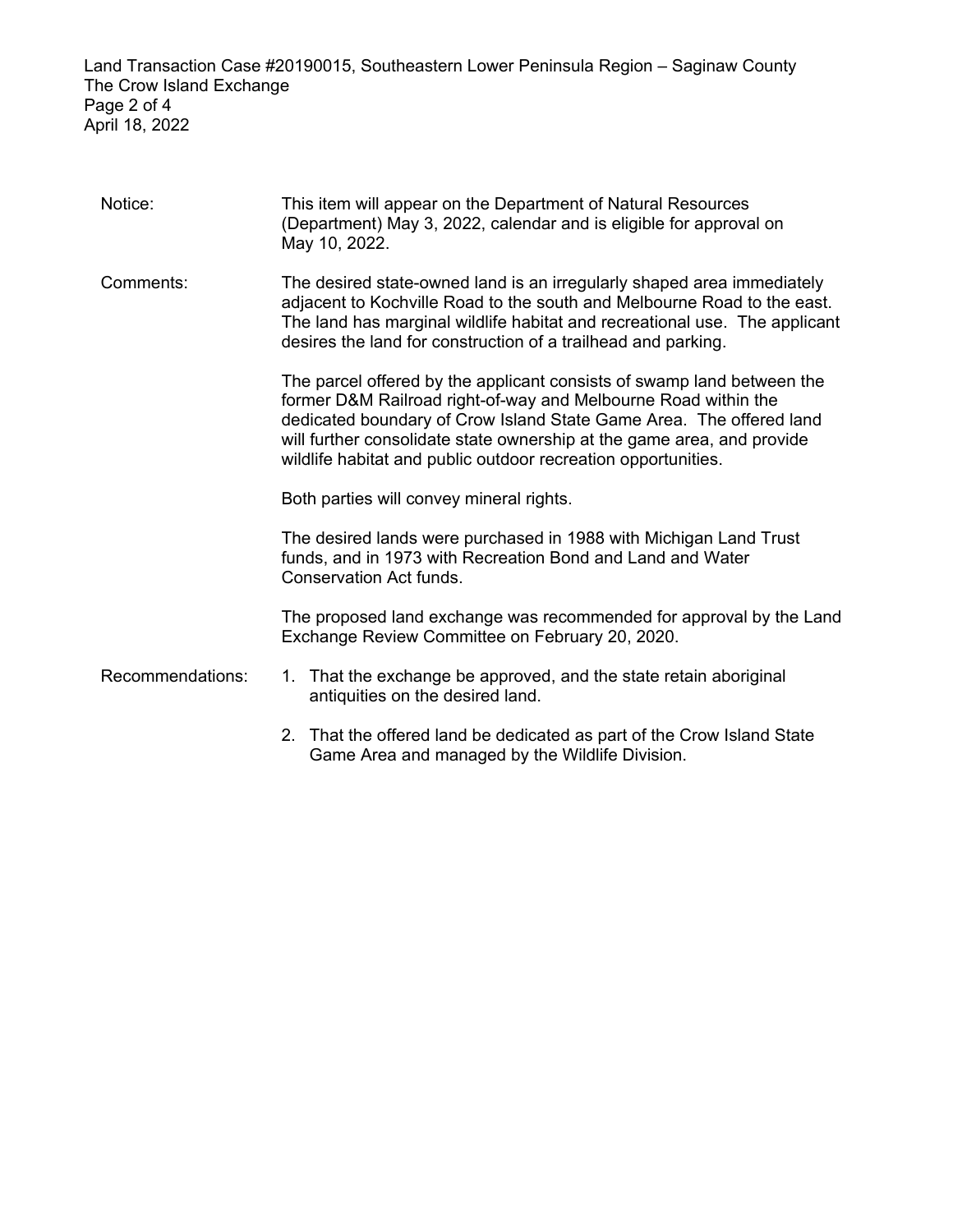Land Transaction Case #20190015, Southeastern Lower Peninsula Region – Saginaw County The Crow Island Exchange Page 3 of 4 April 18, 2022

James L. Dexter, Chief Fisheries Division

Conald A. Olson

Ronald A. Olson, Chief Parks and Recreation Division

Shannon Lott Natural Resources Deputy

I approve the staff recommendations.

 $\sim$ 

Daniel Eichinger **Director** 

Jeff Stampfly, Chief Forest Resources Division

Duquatt ored

Jared Duquette, Chief Wildlife Division

Mark Ho man

Mark H. Hoffman Chief Administrative Officer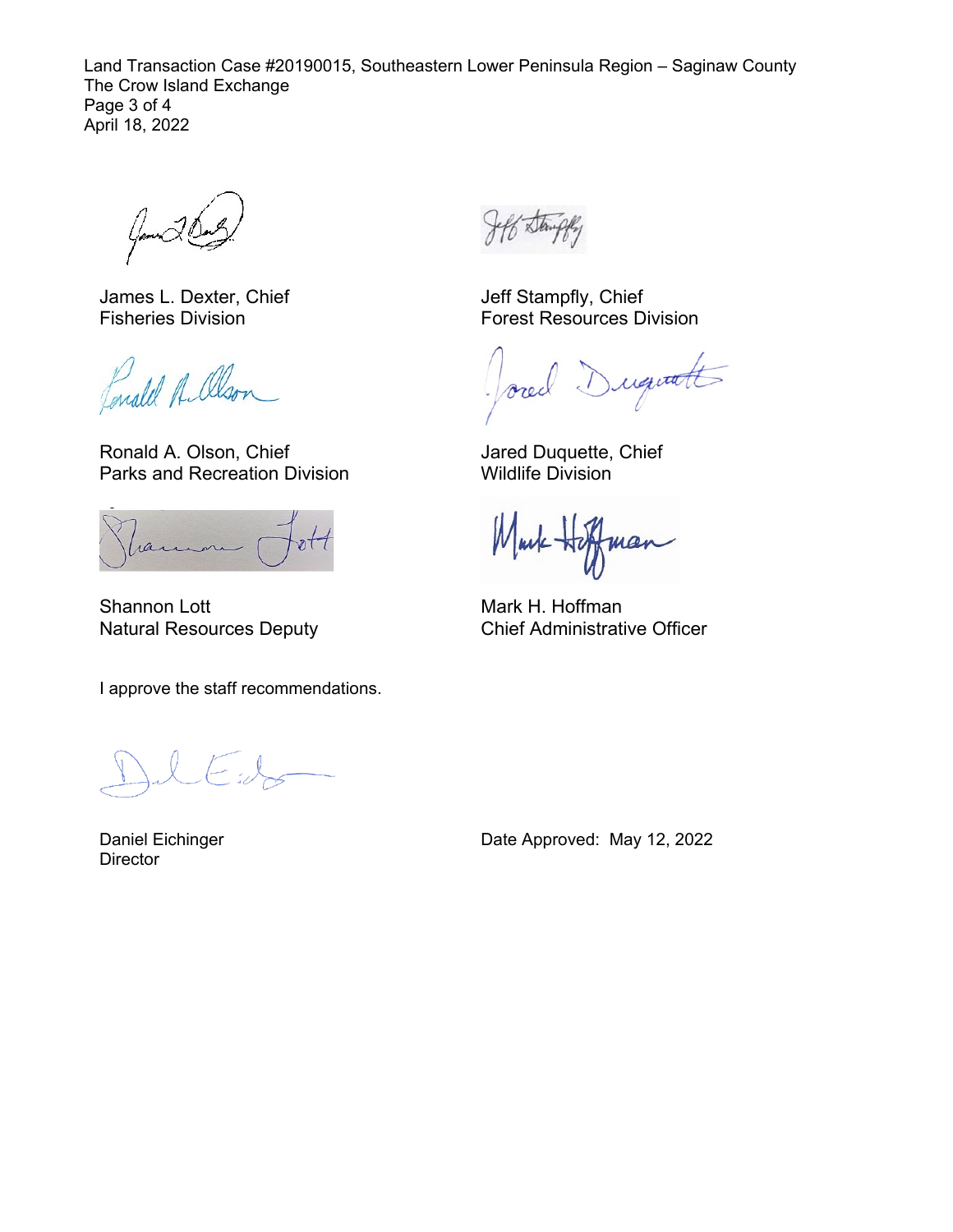Land Transaction Case #20190015, Southeastern Lower Peninsula Region – Saginaw County The Crow Island Exchange Page 4 of 4 April 18, 2022



Sections 28-29, T13N-R05E, Zilwaukee Township







**DNR Project Boundaries**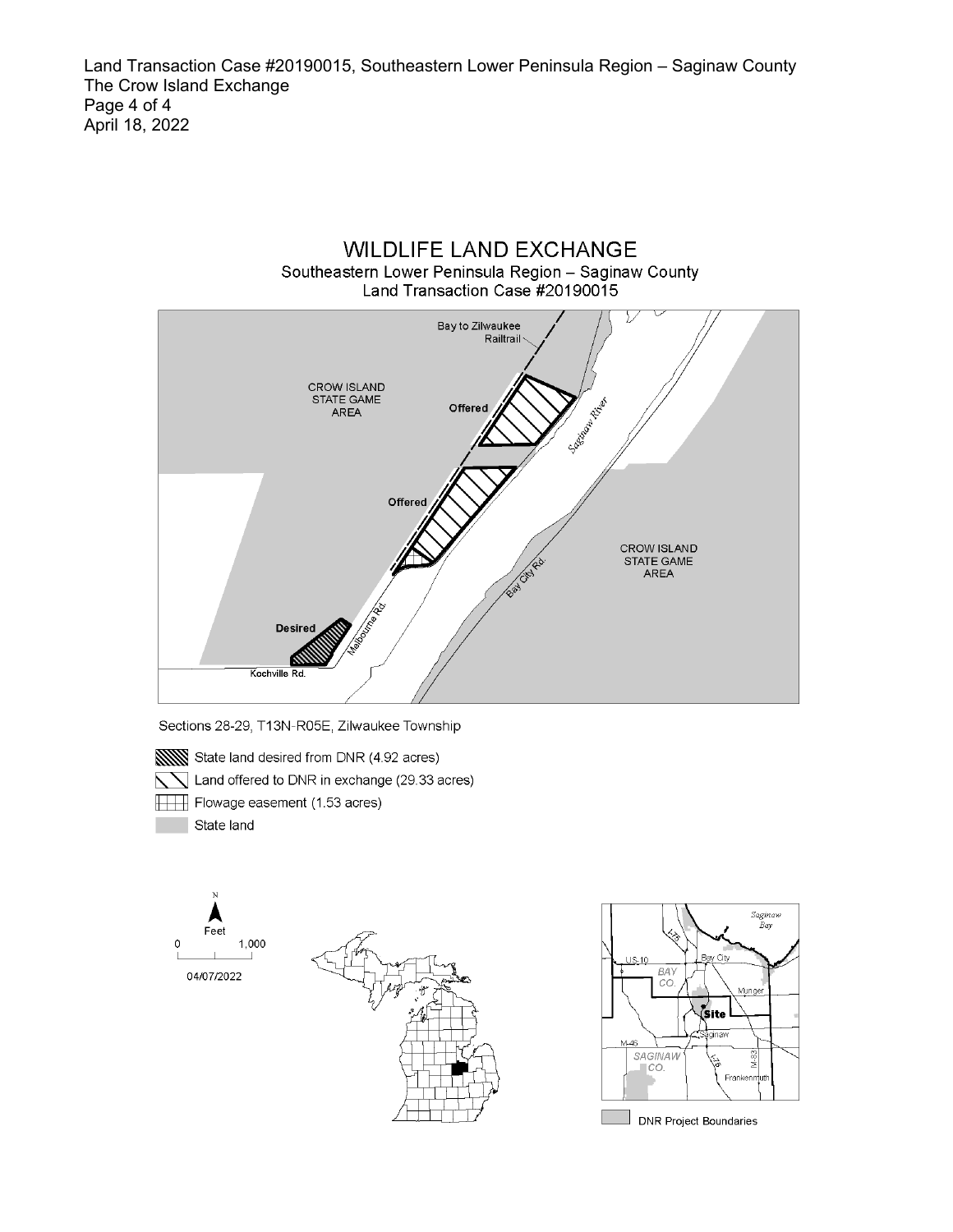

STATE OF MICHIGAN

DEPARTMENT OF NATURAL RESOURCES

LANSING



April 18, 2022

| TO:                 | Daniel Eichinger, Director                                                                                                                                                      |
|---------------------|---------------------------------------------------------------------------------------------------------------------------------------------------------------------------------|
| <b>INFORMATION:</b> | Natural Resources Commission                                                                                                                                                    |
| Transaction:        | Parks and Recreation Land Exchange<br>Rose Lake District - Ionia County<br>Fred Meijer Flat River Valley Trail<br>Land Transaction Case #20210258                               |
| Applicant:          | City of Belding, Ionia County, Michigan                                                                                                                                         |
| PA 240 of 2018:     | PILT: Not applicable.<br>The parcels involved in this exchange are south of the Mason-Arenac<br>county line and will result in a decrease of 0.38-acre of DNR-managed<br>lands. |

## **Public Land Offered in Exchange:**

| Acreage:  | $0.03$ -acre                                                                                                                                                                                                                                       |
|-----------|----------------------------------------------------------------------------------------------------------------------------------------------------------------------------------------------------------------------------------------------------|
| Location: | Ionia County, City of Belding, T08N, R08W<br>Section 11: All that part of Depot Street in Belding Urban Renewal Replat<br>No. 1, as recorded in Liber 5 of Plats, Page 27, Ionia County Records, as<br>more accurately described in the case file. |
| Value:    | \$1,000.00                                                                                                                                                                                                                                         |

## **State Land Desired in Exchange:**

| Acreage:   | $0.41$ -acre                                                                                                                                                                                                                                                                                |
|------------|---------------------------------------------------------------------------------------------------------------------------------------------------------------------------------------------------------------------------------------------------------------------------------------------|
| Location:  | Ionia County, City of Belding, T08N, R08W<br>Section 11: All that part of Lots 201, 202, 203, 204, and 205 of Supervisor<br>Moon's Plat, Village of Belding, Michigan, as recorded in Liber 1 of Plats,<br>Page 60, Ionia County Records, as more accurately described in the case<br>file. |
| Value:     | \$1,000.00                                                                                                                                                                                                                                                                                  |
| Authority: | Natural Resources and Environmental Protection Act, 1994 PA 451, as<br>amended                                                                                                                                                                                                              |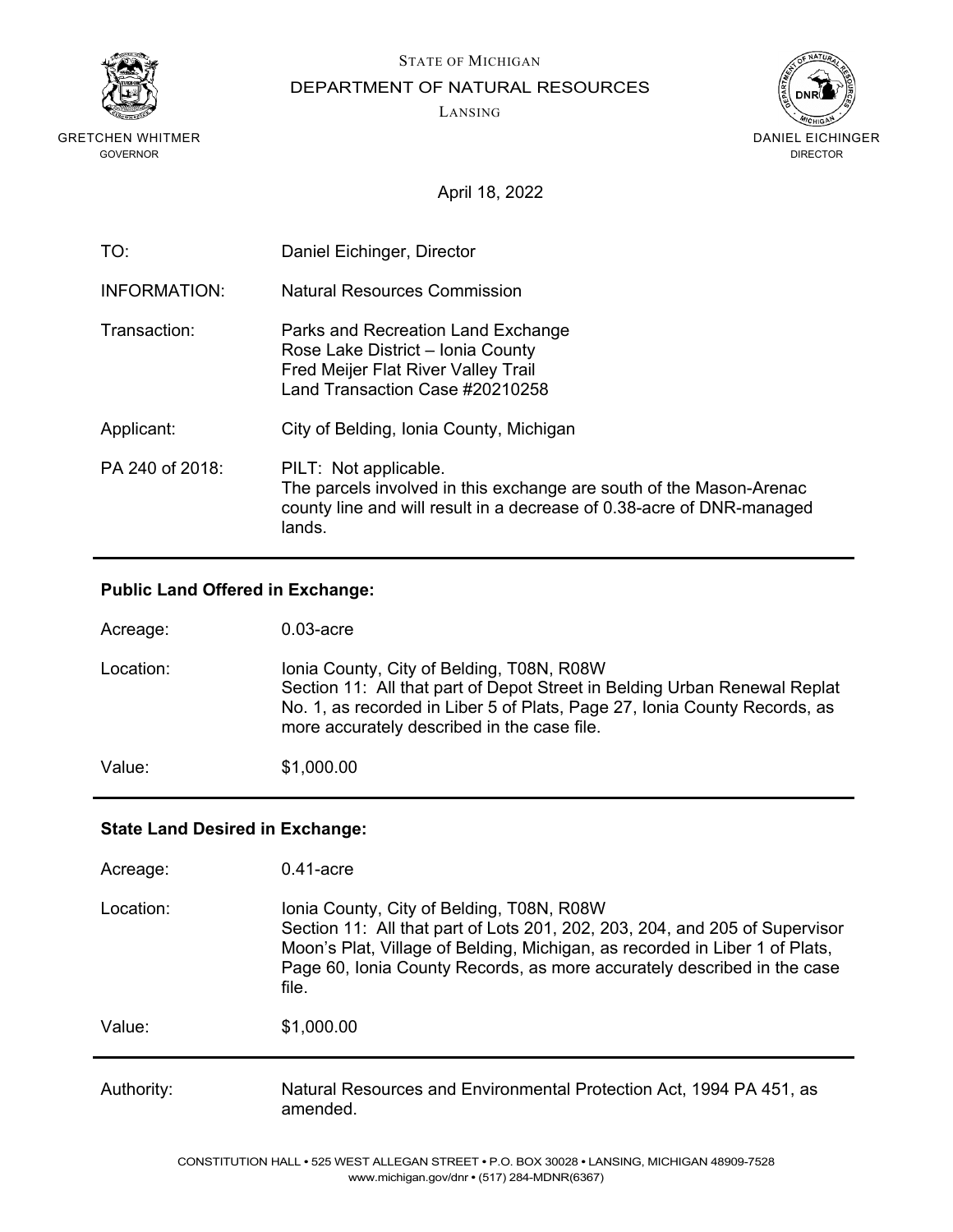Land Transaction Case #20210258, Rose Lake District – Ionia County Fred Meijer Flat River Valley Trail Page 2 of 4 April 18, 2022

Trail.

| Notice:          | This item will appear on the Department of Natural Resources<br>(Department) May 3, 2022, calendar and is eligible for approval on<br>May 10, 2022.                                                                                                                                                      |
|------------------|----------------------------------------------------------------------------------------------------------------------------------------------------------------------------------------------------------------------------------------------------------------------------------------------------------|
| Comments:        | The desired state-owned land is an irregularly shaped area immediately<br>adjacent to the railroad depot and Veterans Park which is partially built on<br>state-owned land in the City of Belding. The applicant desires the land to<br>resolve the trespass to secure funding to enhance Veterans Park. |
|                  | The parcel offered by the applicant is a small triangular parcel that the trail<br>was built on in error. The offered land will resolve the trespass, thereby<br>continuing to provide public outdoor recreation opportunities.                                                                          |
|                  | Mineral rights will be retained on the offered and desired lands.                                                                                                                                                                                                                                        |
|                  | The trail was gifted to the state in 2013 from the Friends of Fred Meijer<br>Heartland Trail.                                                                                                                                                                                                            |
|                  | The proposed land exchange was recommended for approval by the Land<br>Exchange Review Committee on December 16, 2021, with the condition<br>that the property be conveyed with the Michigan Natural Resources Trust<br>Fund (MNRTF) encumbrances intact.                                                |
| Recommendations: | 1. That the exchange be approved, and the desired land be conveyed<br>with MNRTF encumbrances remaining intact.                                                                                                                                                                                          |
|                  | 2. That the offered land be administered by the Parks and Recreation                                                                                                                                                                                                                                     |

Division and dedicated as part of the Fred Meijer Flat River Valley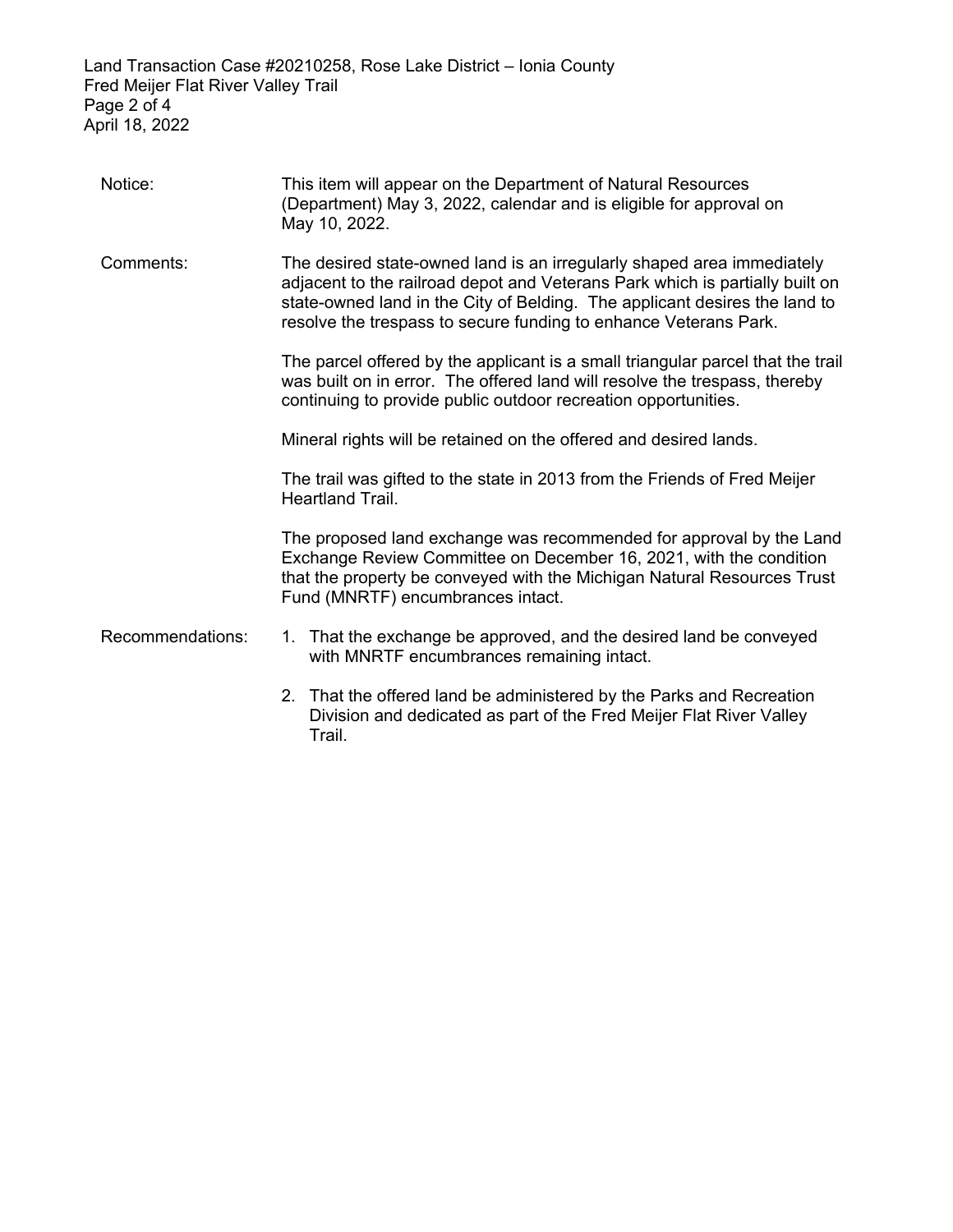Land Transaction Case #20210258, Rose Lake District – Ionia County Fred Meijer Flat River Valley Trail Page 3 of 4 April 18, 2022

James L. Dexter, Chief Fisheries Division

Conald A. Olson

Ronald A. Olson, Chief Parks and Recreation Division

ran

Shannon Lott Natural Resources Deputy

I approve the staff recommendations.

Daniel Eichinger **Director** 

Jeff Stampfly, Chief Forest Resources Division

Duquatt orec

Jared Duquette, Chief Wildlife Division

Markmar

Mark H. Hoffman Chief Administrative Officer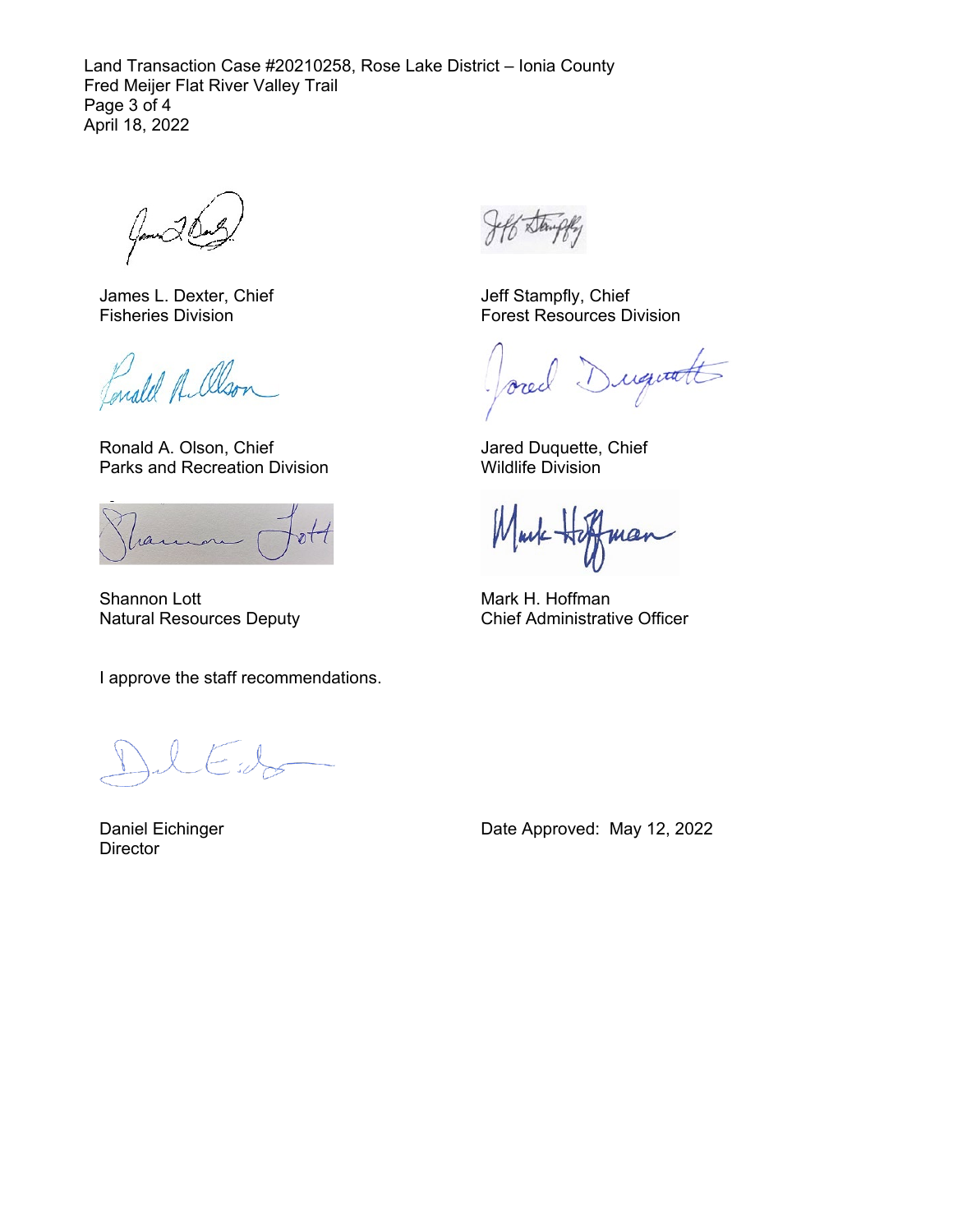





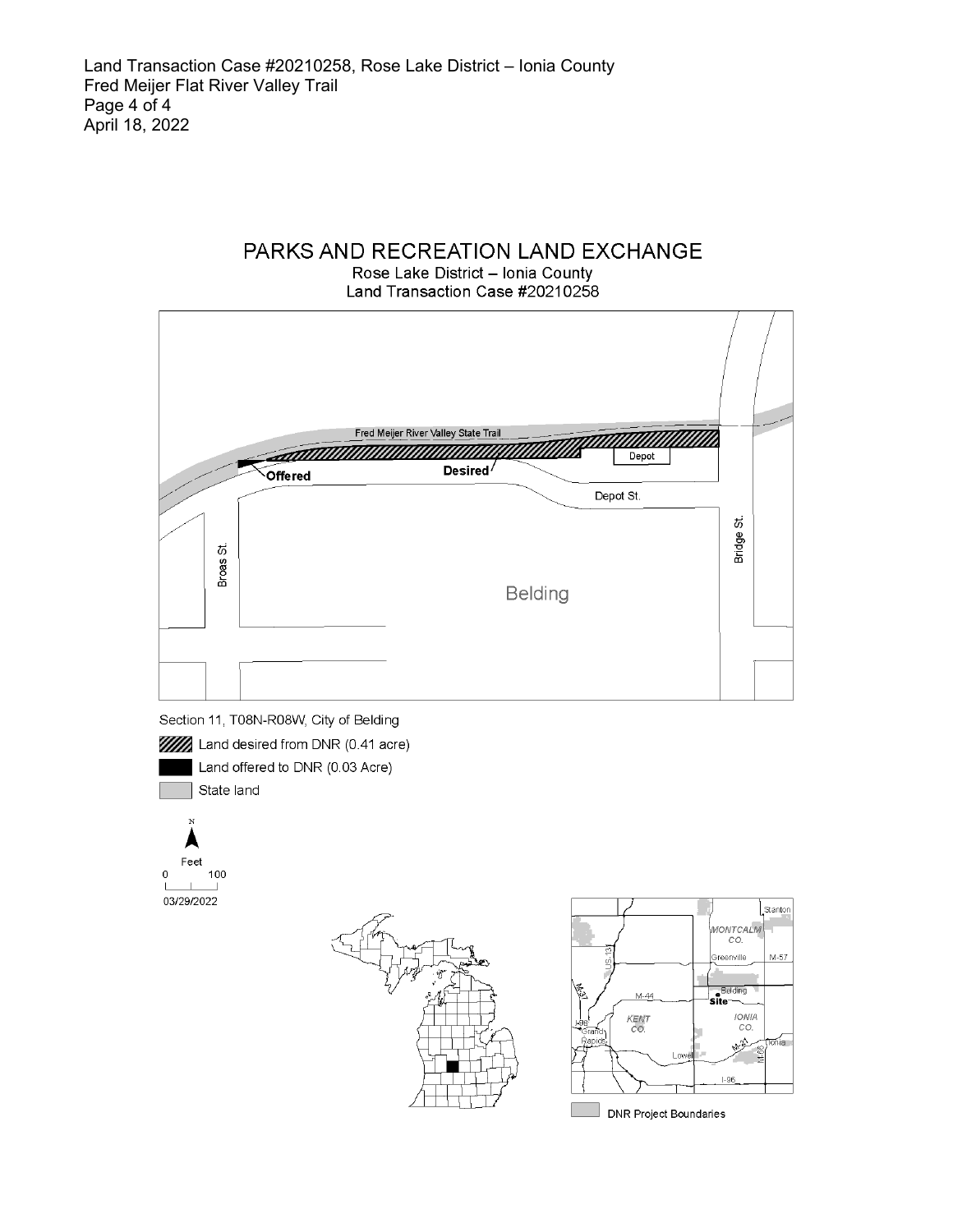



DEPARTMENT OF NATURAL RESOURCES

LANSING



April 18, 2022

| TO:                    | Daniel Eichinger, Director                                                                                                                                                                                                                                                                                                                        |
|------------------------|---------------------------------------------------------------------------------------------------------------------------------------------------------------------------------------------------------------------------------------------------------------------------------------------------------------------------------------------------|
| <b>INFORMATION:</b>    | <b>Natural Resources Commission</b>                                                                                                                                                                                                                                                                                                               |
| Transaction:           | <b>Wildlife Land Acquisition</b><br>Southeastern Lower Peninsula Region - Saginaw County<br><b>The Demand Tract</b><br>Land Transaction Case #20210230                                                                                                                                                                                            |
| Purchase:              | 40 acres - \$148,000.00                                                                                                                                                                                                                                                                                                                           |
| <b>Funding Source:</b> | Land Exchange Facilitation Fund (LEFF)                                                                                                                                                                                                                                                                                                            |
| PA 240 of 2018:        | PILT Estimate: \$524.00<br>This parcel is located south of the Mason-Arenac county line and will<br>result in an increase of 40 acres of DNR-managed lands.                                                                                                                                                                                       |
| Description:           | Saginaw County, James Township, T11N, R03E<br>Section 14: The South 20 acres of the E 1/2 of the NE 1/4, and the<br>South 20 acres of the North 60 acres of the E 1/2 of the NE 1/4                                                                                                                                                               |
| Seller:                | Aaron and Sarah Demand                                                                                                                                                                                                                                                                                                                            |
| Authority:             | Natural Resources and Environmental Protection Act, 1994 PA 451, as<br>amended.                                                                                                                                                                                                                                                                   |
| Notice:                | This item will appear on the Department of Natural Resources<br>(Department) May 3, 2022, calendar and is eligible for approval on<br>May 10, 2022.                                                                                                                                                                                               |
| Management<br>Purpose: | Acquisition of this parcel will contribute to achieving access to quality<br>recreation opportunities and consolidating state ownership within the<br>dedicated boundary of the Shiawassee River State Game Area. The<br>property will be managed by the Wildlife Division as an integral part of the<br>Shiawassee River State Game Area.        |
| Comments:              | Acquisition of this parcel consolidates state ownership and reduces<br>public/private boundary. Bounded by state land on two sides, it offers<br>permanent protection to the frequently flooded lowland forest, critical<br>habitat for wood duck, deer, and furbearers. The property will provide<br>quality hunting and trapping opportunities. |
|                        | The seller will convey mineral rights.                                                                                                                                                                                                                                                                                                            |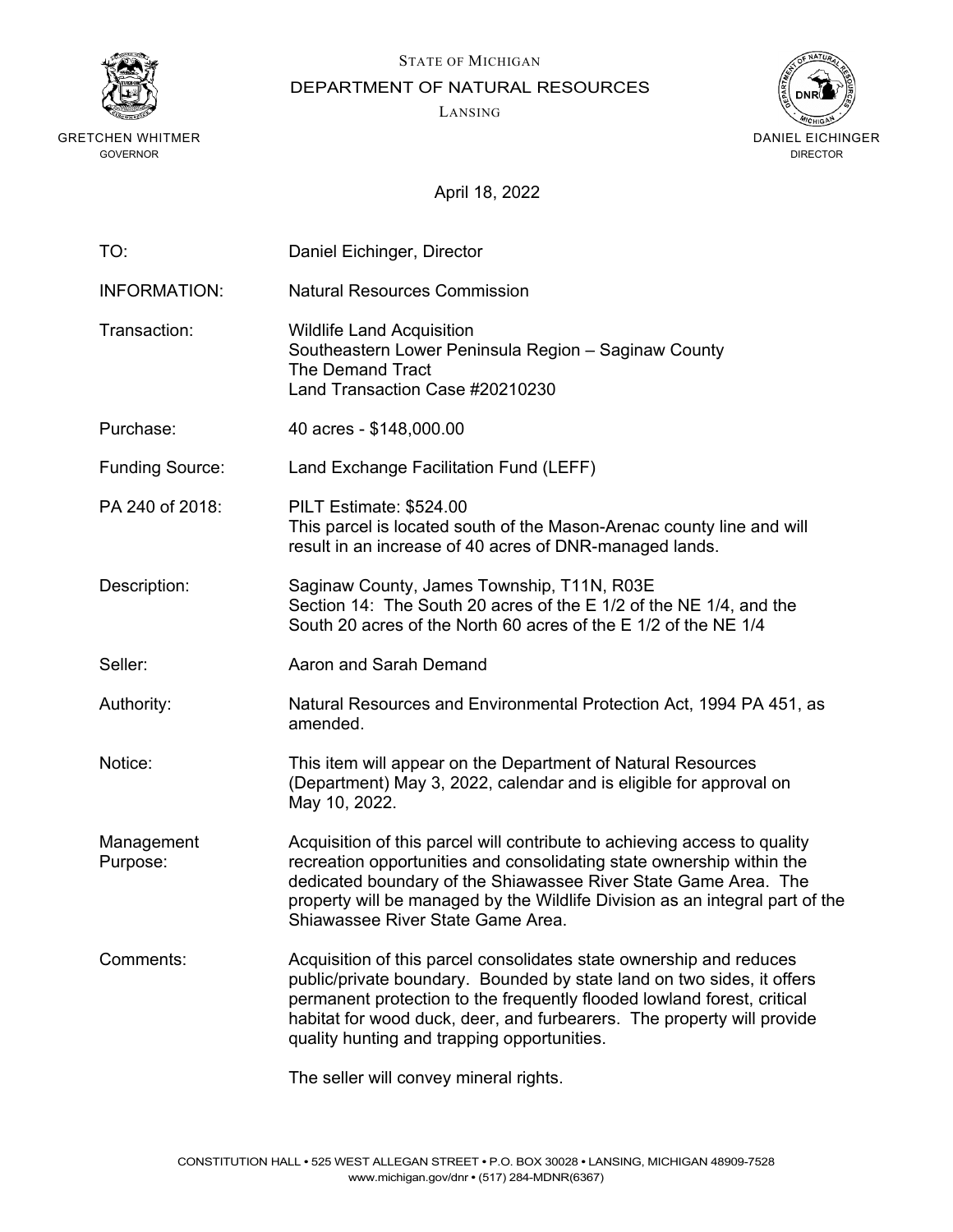Land Transaction Case #20210230, Southeastern Lower Peninsula Region – Saginaw County Page 2 of 3 April 18, 2022

- Recommendations: 1. That the acquisition be approved, with payment to be made from the LEFF.
	- 2. That this land be managed by the Wildlife Division and dedicated as part of the Shiawassee River State Game Area.

James L. Dexter, Chief Fisheries Division

Enald A. Olso

Ronald A. Olson, Chief Parks and Recreation Division

ran

Shannon Lott Natural Resources Deputy

I approve the staff recommendations.

Daniel Eichinger **Director** 

Jeff Stampfly, Chief Forest Resources Division

requate

Jared Duquette, Chief Wildlife Division

Muk-Ho man

Mark H. Hoffman Chief Administrative Officer